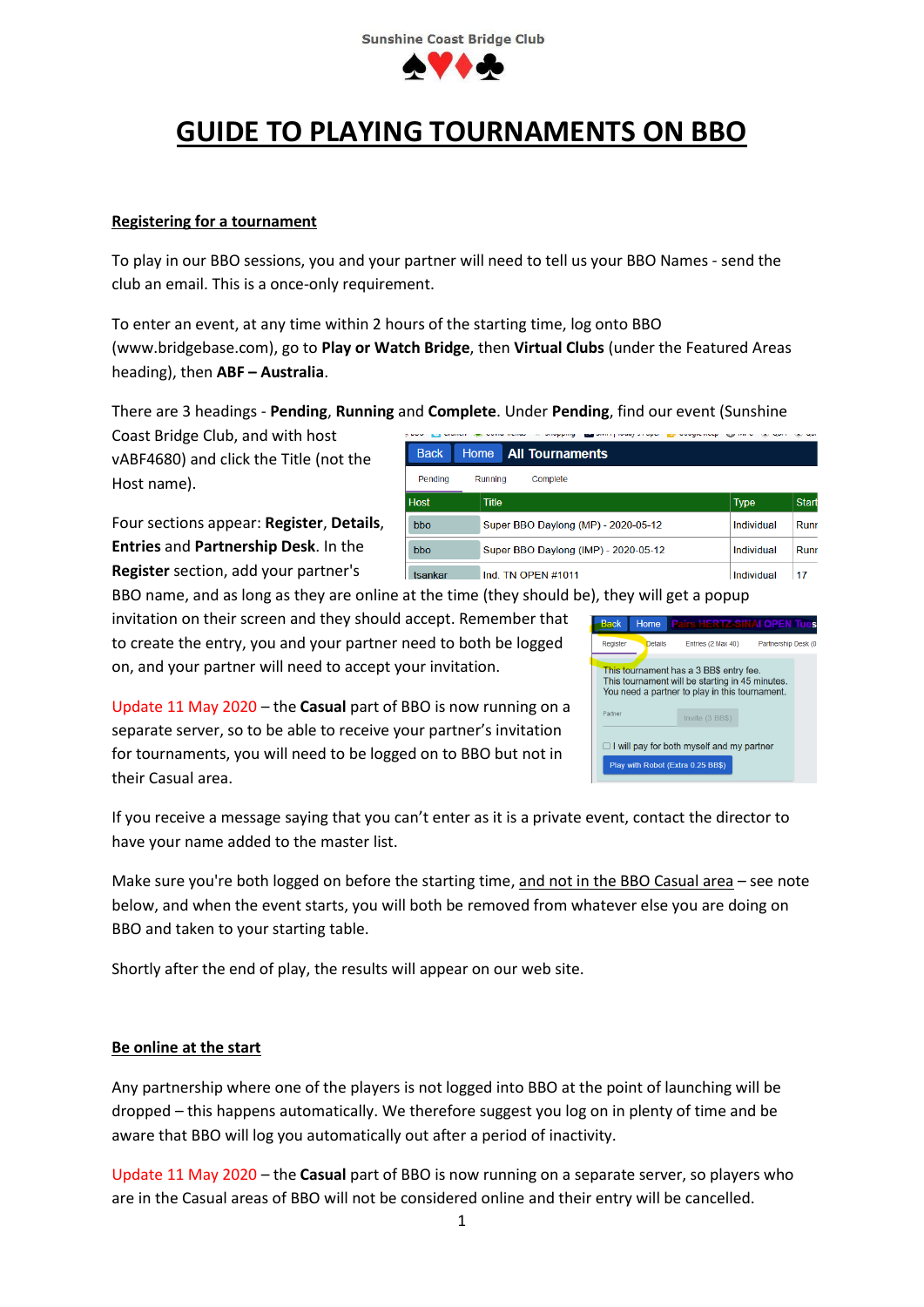Dropped pairs can sometimes be added back to the movement with some intervention by the director, but at other times reseating can be impossible.

If you find that you're dropped when the event is launched, text or phone the director immediately, or use BBO Chat to advise them. They will probably be aware that a pair has been dropped but will have no idea who, and therefore can't reseat you till they know.

# **Chatting**

At the foot of the screen there is a Chat area. Clicking on the blue button on the left lets you select who you can talk to, and the options are restricted for obvious reasons.



The most common Chatting option is to your

Table. Simply type your message and either press enter or click Chat.

This is also where you'll receive chat messages, usually from those at your table, but also sometimes from the Director.

Some common abbreviations you will see are brb (be right back), b (back), glp (good luck partner), wdp (well done partner), wdo (well done opponents), ty (thank you) and wtf (what an interesting bidding sequence partner).

## **Rounds**

Session that are clocked run for a set number of minutes – 18 minutes in our case.

Update 11 May 2020: Where play of a hand is nearing the end and time runs out, BBO will assign a double dummy result, based on the tricks won / lost at that point. It is unclear at exactly what point this occurs. Otherwise, if it's too early in the play, or the auction hasn't finished, an average will be awarded. Since this was introduced, very few averages have been made.

## **Starting a new round**

We encourage all members to show their first name at least is in their BBO profile, especially when your BBO name isn't anything like your real name. This allows opponents to click on your BBO name to see who you are. This is optional of course - some people prefer anonymity.

In any case, at the start of each new round, we suggest you enter a brief message stating your names and any pre-alerts e.g. "Fred and Mary, and we play Acol". Your opponents will do the same.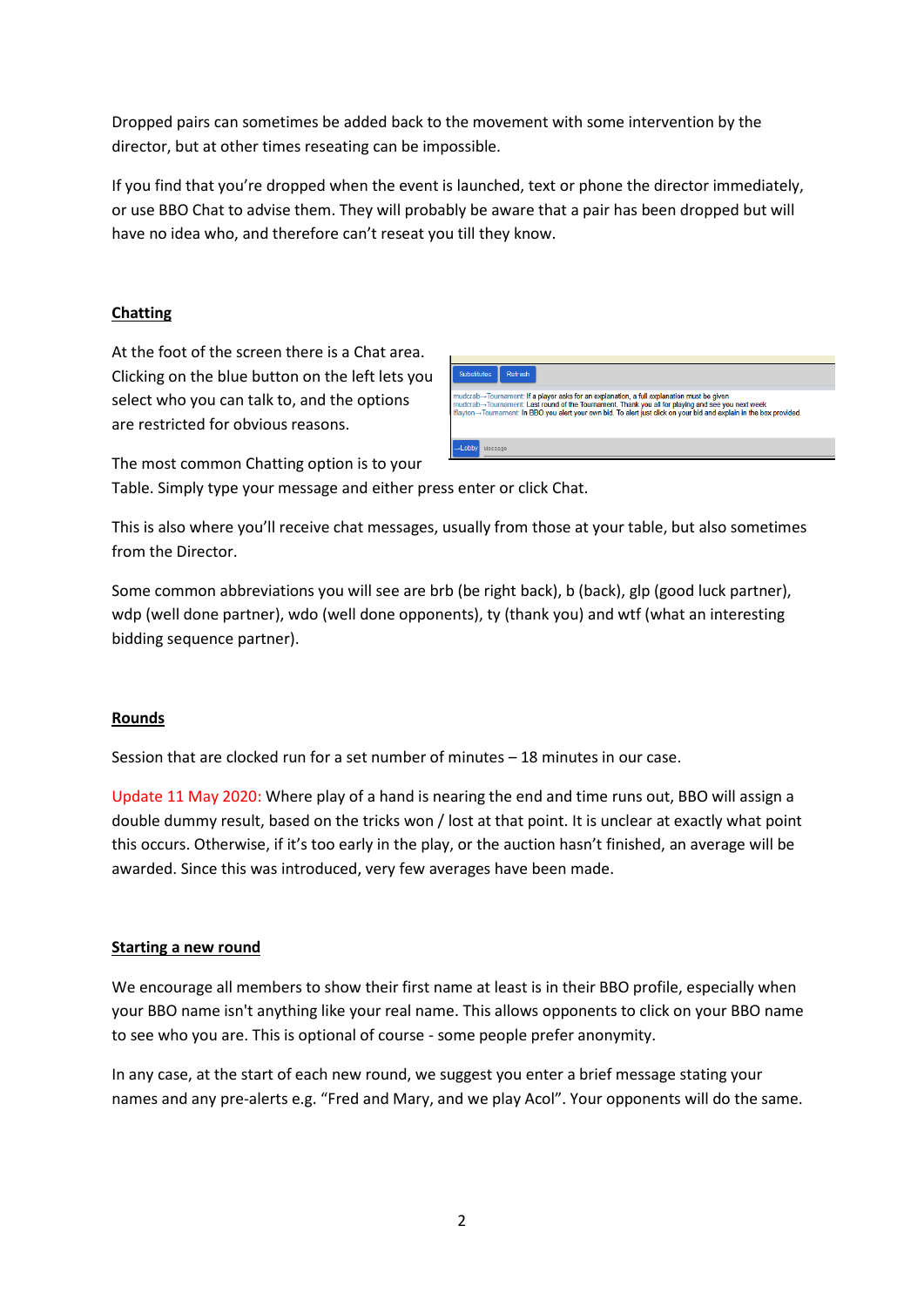## **Alerting and explanations**

Alerting in the online world is different from club bridge. The big difference with BBO is that the bidder alerts their own bids, but only the opponents can see the alert, not partner. The best way I find is before you make an alertable bid, click the Alert button and then type the meaning and then make your bid. This way the opponents see your alert at the same time as the bid itself.

You can still clarify your bid later by clicking on it in the bidding box.

If you need to ask an opponent for a meaning of their bid (alerted or not) click their bid in the bidding box.

If it useful to explain bids that, while not being alertable, may not be understood by the opponents. Remember, your partner cannot see you bid so it can't do any harm.

## **Requesting an Undo**

If you make a genuine mistake and make the wrong bid or play the wrong card, you can request an Undo. This shouldn't apply if you forgot your agreement or changed your mind about a bid.

There's a blue menu button with 3 horizontal lines at the top of the screen. Click this and you have the option to request an Undo. (Another option is to call the Director.)

Opponents should be understanding and approve you request. If they don't approve it and you feel you have a genuine case, call the Director. They can look at the situation and may ask the opponents to approve it.

|                                 |                            |                         | Log off      | Help | <b>BB\$</b> | pjbusch | Ш              |
|---------------------------------|----------------------------|-------------------------|--------------|------|-------------|---------|----------------|
| <b>Account</b>                  |                            |                         |              |      |             |         |                |
| Profile                         | Settings                   | <b>Convention cards</b> | Deal archive |      |             |         | Messages       |
| <b>GENERAL</b>                  |                            |                         |              |      |             |         |                |
|                                 | <b>Split screen</b>        |                         |              |      |             |         |                |
| <b>Tools at right</b>           |                            |                         |              |      |             | F       | People<br>E    |
|                                 | Sound effects on           |                         |              |      |             |         |                |
| Animation                       |                            |                         |              |      |             |         | <b>History</b> |
| <b>PLAYING</b>                  |                            |                         |              |      |             |         |                |
|                                 | <b>Pictures of cards</b>   |                         |              |      |             |         | Account        |
| Confirm bids                    |                            |                         |              |      |             |         |                |
| <b>Confirm cards</b>            |                            |                         |              |      |             |         |                |
|                                 | <b>Autoplay singletons</b> |                         |              |      |             |         |                |
| Keyboard entry for bidding/play |                            |                         |              |      |             |         |                |
|                                 |                            |                         |              |      |             |         |                |

There is an option under the account settings where you be asked to confirm any bid or play. This will mean an extra click but may reduce errors.

#### **Masterpoints**

Sessions are masterpointed automatically by the ABF. Members should notify the ABF of their BBO name by visiting this page [http://www.abfevents.com.au/forms/signup/.](http://www.abfevents.com.au/forms/signup/)

#### **Internet connection problems**

If you lose internet connection through the game, log in again once you are back online, and you should be taken back to your table. Sometimes logging off and on again can clear things if something strange is happening at the table.